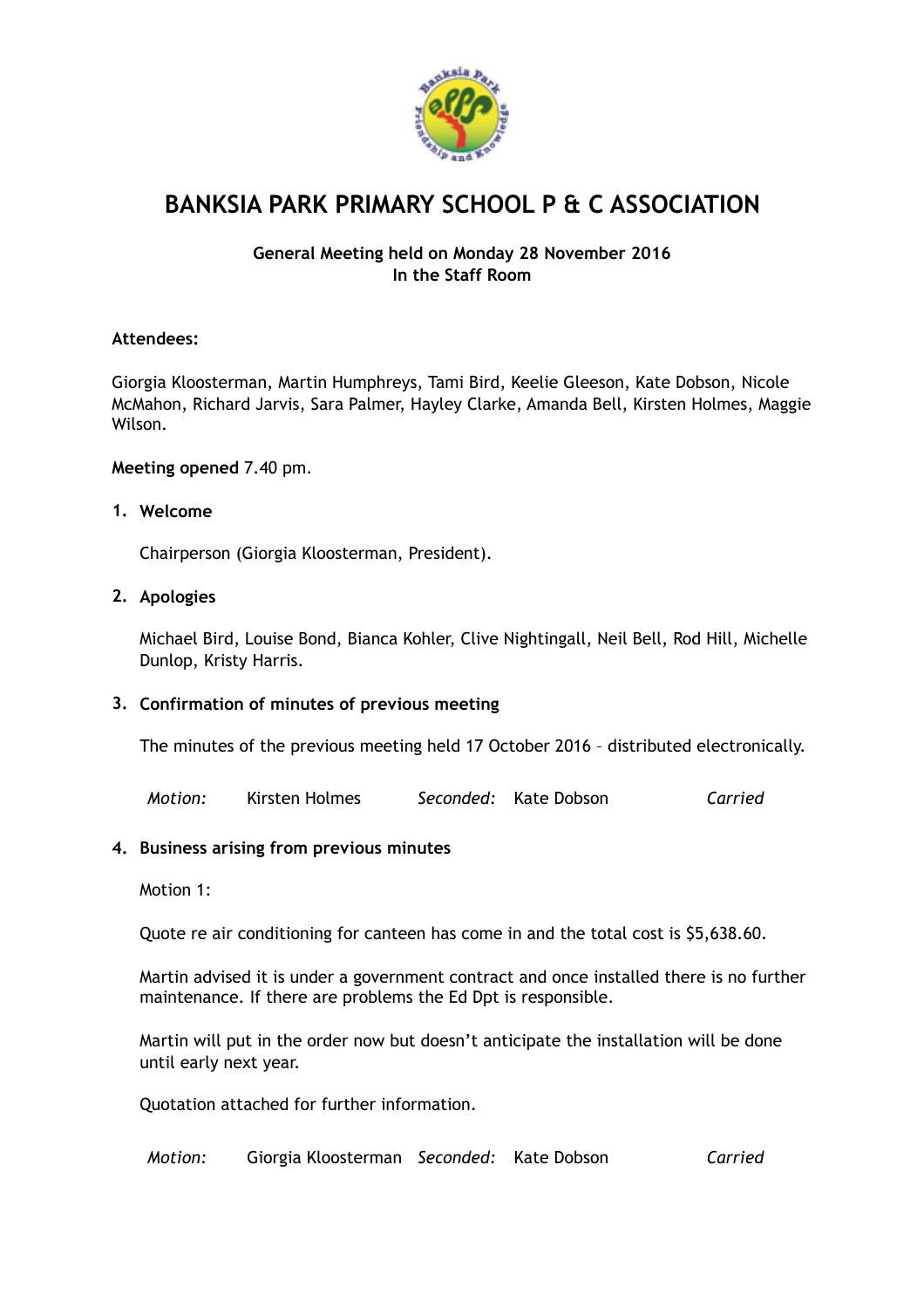## **5. Correspondence in**

- 1. WACSSO newsletter
- 2. Brochure re track jackets

*Motion:* Giorgia Kloosterman *Seconded:* Kate Dobson *Carried*

## **6. Treasurer's Report**

The Treasurer's report had been submitted electronically and distributed.

Notes/further advice from the report:

Giorgia noted (ref Neil) that around \$680 had been received for Entertainment Books and paid into the account.

Amanda Bell advised re the present BankWest accounts and that two new ING high interest accounts need to be opened which would attract interest of 2.75% instead of the present 1.3% from Bankwest.

Also to keep \$2,000 in the BankWest account and other funds to go the ING accounts.

3 signatories with identification to be posted into ING.

Canteen – cash flow neutral.

Motion that the Treasurer's report be adopted and that Banksia P and C open two new ING accounts – one for the band and one for the P & C.

| Motion: Amanda Bell | Seconded: Tami Bird | Carried |
|---------------------|---------------------|---------|
|                     |                     |         |

## **7. Other Reports**

- 1. President read out by Giorgia
- 2. Principal
- 3. Events and Fundraising
- 4. WACCSO
- 5. School Council read out by Tami
- 6. Canteen Committee

*Motion:* Giorgia Kloosterman *Seconded:* Keelie Gleeson *Carried*

## **8. General Business**

1. A welcome to 2017 Banksia Park picnic/BBQ be hosted. Nicole mentioned there is a grant offered by City of Melville of \$250 but forms need to be tendered.

Date to be Friday 24<sup>th</sup> February 2017.